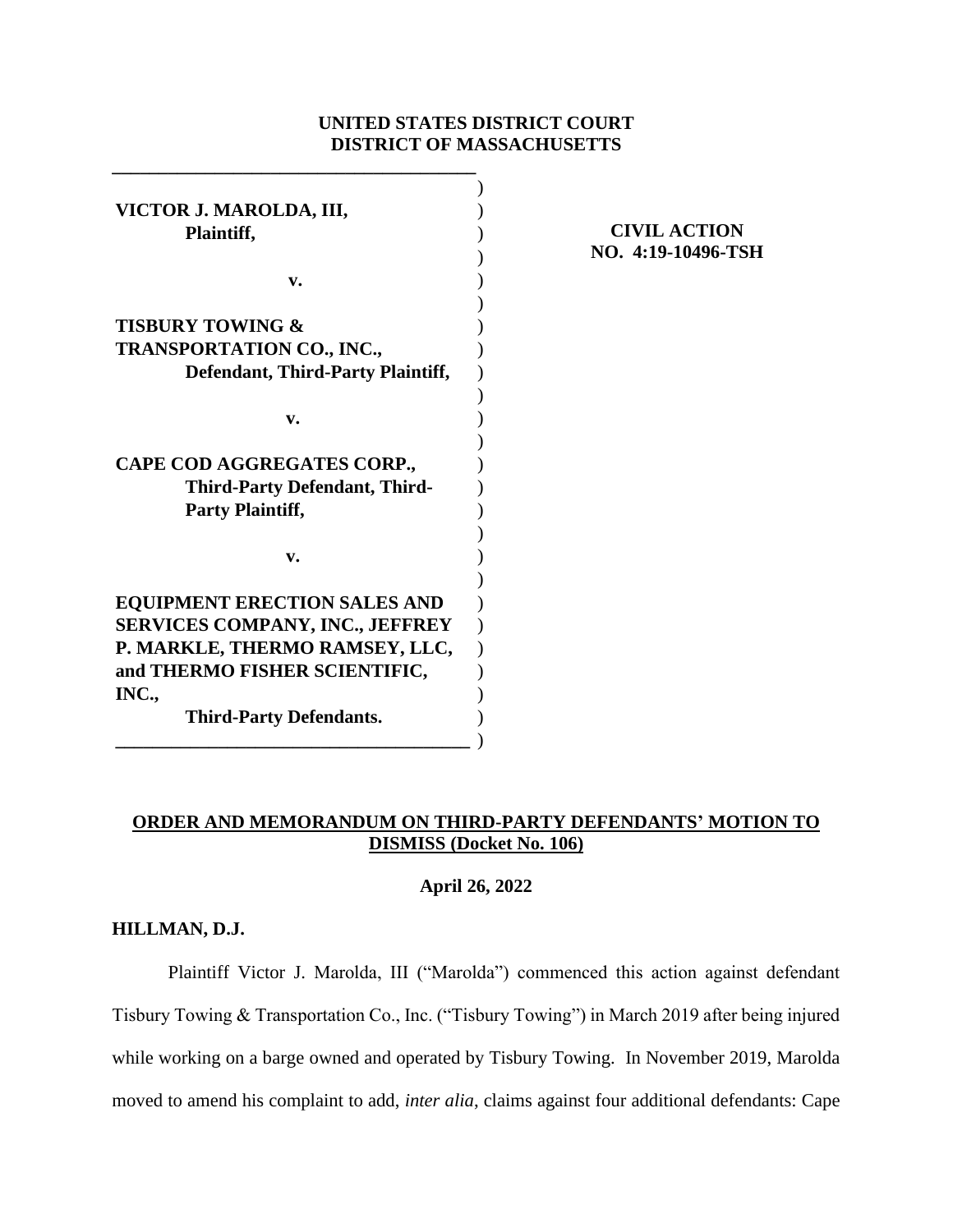Code Aggregates Corp. ("Cape Cod Aggregates"), Equipment Erection Sales and Services Company, Inc. ("EESSCO"), Thermo Fisher Scientific, Inc. ("Thermo Fisher"), and Jeffrey P. Markle ("Markle"). Marolda asserted that the Court had supplemental jurisdiction over the proposed claims. Concluding that the proposed claims were within the Court's original jurisdiction, the Court declined to exercise supplemental jurisdiction and denied the motion.

In April 2021, Tisbury Towing impleaded Cape Cod Aggregates, which in turn impleaded EESSCO, Thermo Fisher, and Markle, as well as Thermo Ramsey, LLC ("Thermo Ramsey"). In October 2021, Marolda filed a third-party complaint against the five impleaded defendants (collectively, the "third-party defendants"), again invoking the Court's supplemental jurisdiction. In November 2021, the third-party defendants moved to dismiss Marolda's third-party complaint for lack of subject matter jurisdiction. *See* Fed. R. Civ. P. 12(b)(1). For the following reasons, the Court *denies* their motion.

#### **Background**

Marolda alleges that, on November 26, 2018, he was employed by Tisbury Towing as a seaman and member of the crew of a tugboat and two barges owned and operated by Tisbury Towing. The vessels were on navigable waters and engaged in a common enterprise of delivering "aggregate," such as sand and gravel, from New Bedford to Martha's Vineyard. Marolda sustained severe personal injuries when one of the barges capsized and crushed his legs.

He alleges that the barge capsized because it was carrying too much aggregate, the result of a defective scale system used by the loading facility where the aggregate was placed. He alleges that Cape Cod Aggregates operated and controlled the loading facility, that EESSCO sold the defective scale system to Cape Cod Aggregates, that Thermo Fisher and Thermo Ramsey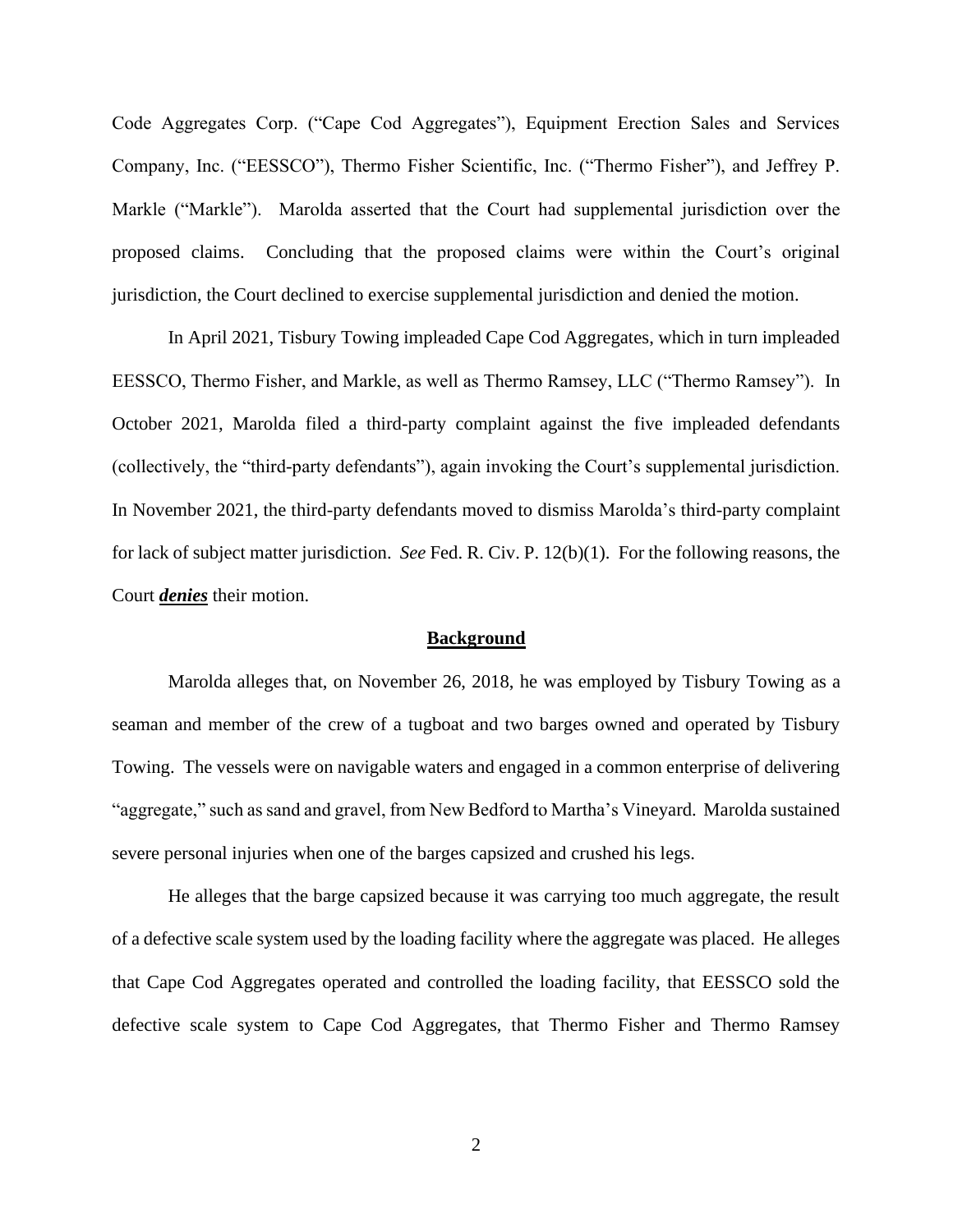manufactured the defective scale system, and that Markle installed, tested, and maintained the defective scale system.

In March 2019, Marolda brought this action against Tisbury Towing, alleging Jones Act negligence, *see* 46 U.S.C. § 30104, and general maritime claims for unseaworthiness and maintenance and cure. Marolda later added a claim against Tisbury Towing for negligent and willful failure to provide maintenance and cure.

In November 2019, Marolda moved to add common law negligence and products liability claims against Cape Cod Aggregates, EESSCO, Thermo Fisher, and Markle, asserting that the Court had supplemental jurisdiction over the claims.<sup>1</sup> Concluding that it had original jurisdiction instead, the Court declined to exercise supplemental jurisdiction over the claims, stating that it would entertain a further motion to amend if Marolda wished to plead the claims under the Court's original jurisdiction. Marolda did not file a further motion to amend.

In March 2021, Tisbury Towing, with the Court's leave, impleaded Cape Cod Aggregates, alleging, *inter alia*, contribution and indemnification. Thereafter, Cape Cod Aggregates impleaded EESSCO, Thermo Fisher, Thermo Ramsey, and Markle, alleging contribution and indemnification.

In October 2021, Marolda filed a third-party complaint against Cape Cod Aggregates, EESSCO, Thermo Fisher, Thermo Ramsey, and Markle, alleging common law negligence and products liability claims. As in his motion to amend, Marolda invoked the Court's supplemental jurisdiction. In November 2021, the third-party defendants moved to dismiss Marolda's thirdparty complaint for lack of subject matter jurisdiction.

<sup>&</sup>lt;sup>1</sup> Marolda originally asserted that the Court had diversity jurisdiction over the claims against EESSCO, but he now alleges that EESSCO has its actual principal place of business in Massachusetts, the same state in which he resides.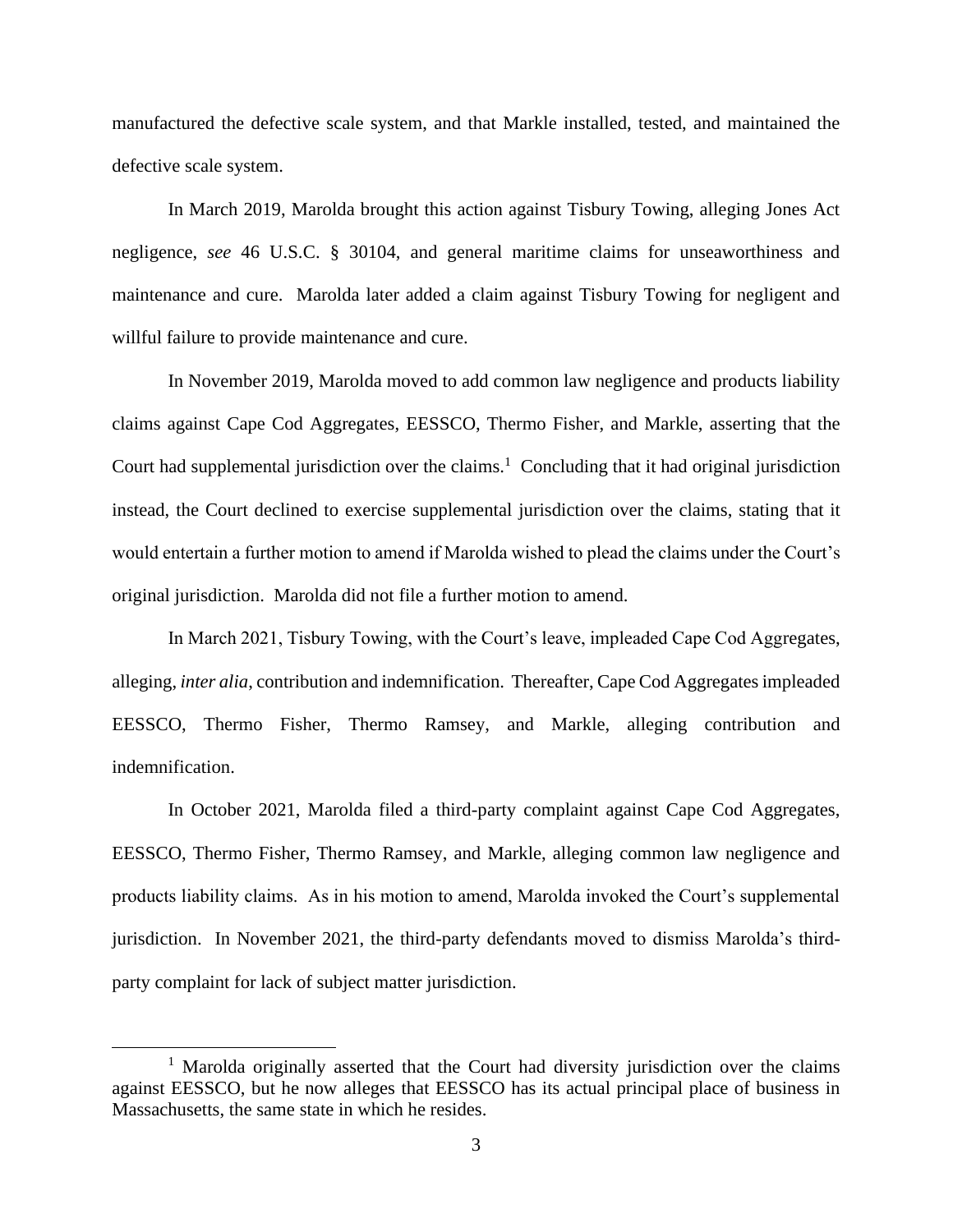#### **Legal Standard**

The plaintiff must affirmatively plead the Court's jurisdiction. *See* Fed. R. Civ. P. 8(a)(1). As the party invoking the Court's jurisdiction, the plaintiff bears the burden of proving its existence. *See Murphy v. United States*, 45 F.3d 520, 522 (1st Cir. 1995). In evaluating a motion to dismiss for lack of subject matter jurisdiction, the Court treats all well-pleaded facts in the plaintiff's complaint as true and draws all reasonable inferences in the plaintiff's favor. *See Calderon-Serra v. Wilmington Trust Co.*, 715 F.3d 14, 17 (1st Cir. 2013).

## **Discussion**

Marolda invokes the Court's supplemental jurisdiction over his claims against the thirdparty defendants. The third-party defendants argue that the Court's previous decision not to exercise supplemental jurisdiction constitutes the law of the case and precludes the exercise of supplemental jurisdiction now. Marolda contends that the law of the case doctrine is inapplicable because the Court's previous decision was interlocutory and arose in a different context.

The law of case doctrine provides that "unless corrected by an appellate tribunal, a legal decision made at one stage of a civil or criminal case constitutes the law of the case throughout the pendency of the litigation." *Flibotte v. Pa. Truck Lines, Inc.*, 131 F.3d 21, 25 (1st Cir. 1997). The doctrine does not strictly apply to interlocutory orders, which remain open to reconsideration until the Court enters a final judgment. *See Latin Am. Music Co. Inc. v. Media Power Grp., Inc.*, 705 F.3d 34, 40 (1st Cir. 2013). There has been no final judgment in this case; accordingly, the law of the case doctrine is not strictly implicated, and the Court retains discretion to reconsider its prior decision. Reconsideration may be appropriate where there has been "a manifest error of law or newly discovered evidence, or where the district court has misunderstood a party or made an error of apprehension." *Villanueva v. United States*, 662 F.3d 124, 128 (1st Cir. 2011).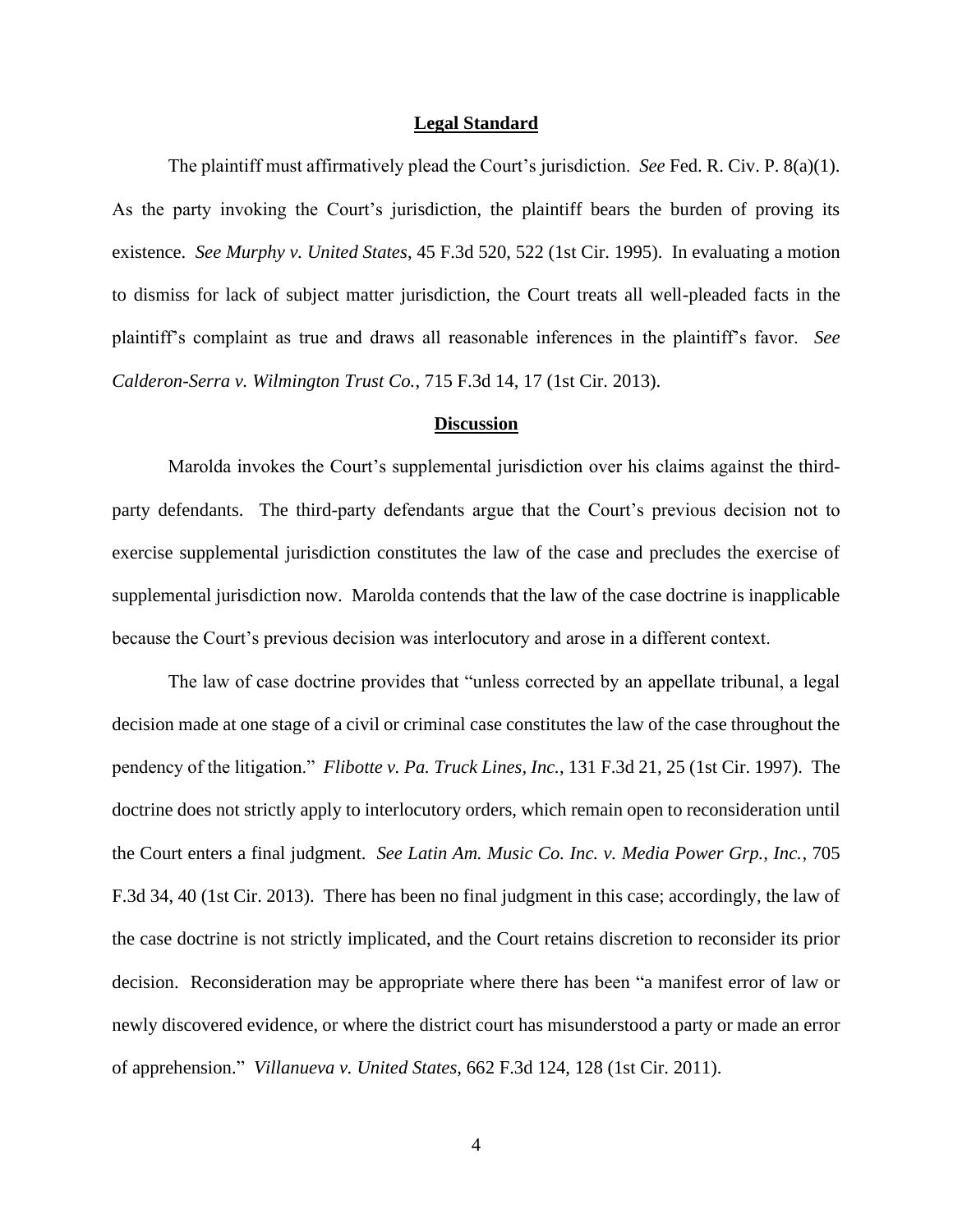In denying Marolda's motion to amend, the Court concluded that, because it had original jurisdiction over the proposed claims, it would not exercise supplemental jurisdiction over them. Thermo Fisher, the party opposing the motion to amend, had argued that the Court had admiralty jurisdiction over the proposed claims, and that, therefore, the proposed claims did not qualify for supplemental jurisdiction. Thermo Fisher relied on *Mala v. Crown Bay Marina, Inc.*, 704 F.3d 239, 249 n.8 (3d Cir. 2013), where the Third Circuit noted that supplemental jurisdiction exists "only when there is no independent basis for federal jurisdiction." The Third Circuit pointed to the plain language of 28 U.S.C. § 1367(a), highlighting that supplemental jurisdiction is limited to "other claims" over which a district court does not have "original jurisdiction." *See Mala*, 704 F.3d at 249 n.8.

In response to Thermo Fisher's argument, Marolda argued that admiralty jurisdiction and supplemental jurisdiction are not mutually exclusive. Marolda relied on *Murphy v. Florida Keys Elec. Co-op, Ass'n, Inc.*, 329 F.3d 1311, 1319 (11th Cir. 2003), where the Eleventh Circuit concluded that a "maritime tort claim may be asserted in federal court without invoking the court's admiralty jurisdiction if the claim falls within the court's supplemental jurisdiction." The Eleventh Circuit relied on *Romero v. Int'l Terminal Operating Co.*, 358 U.S. 353, 380-81 (1959), a Supreme Court case discussing pendant jurisdiction prior to the enactment of 28 U.S.C. § 1367. *See Murphy*, 329 F.3d at 1319. The Court found Thermo Fisher's argument more persuasive and denied Marolda's motion to amend.

In urging the Court to exercise supplemental jurisdiction now, Marolda relies on *Concordia Co. Inc. v. Panek*, 115 F.3d 67, 72 (1st Cir. 1997), where the First Circuit, like the Eleventh Circuit in *Murphy*, concluded that a district court could have exercised either admiralty jurisdiction or supplemental jurisdiction over a defendant's common law counterclaims. *Concordia*, like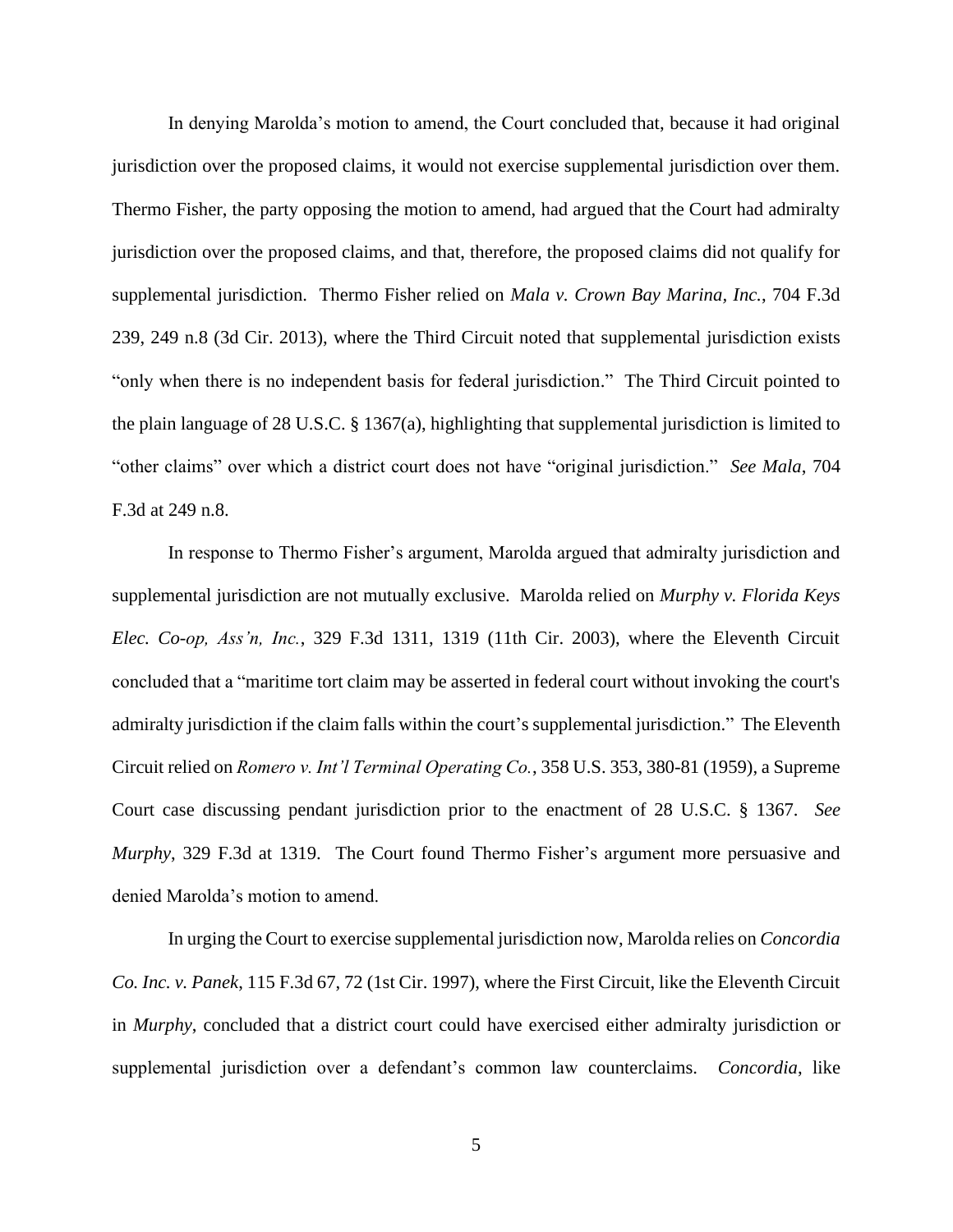*Murphy*, refutes *Mala*'s reading of 28 U.S.C. § 1367 -- that supplemental jurisdiction covers only "other claims" over which a district court does not have "original jurisdiction" -- by expounding a scenario in which a district court could have exercised either supplemental jurisdiction or original jurisdiction over the same claims.<sup>2</sup> While Marolda should have raised *Concordia* earlier, the Court would be "hard put" to ignore *Concordia* now.<sup>3</sup> *See Eulitt ex. rel. Eulitt v. Maine, Dep't of Educ.*, 386 F.3d 344, 349 (1st Cir. 2004).

The third-party defendants argue that nothing in *Concordia* compels a district court to exercise supplemental jurisdiction. To be sure, the exercise of supplemental jurisdiction is discretionary. *See City of Chicago v. Int'l College of Surgeons*, 522 U.S. 156, 173 (1997). But in "deciding whether to exercise supplemental jurisdiction, 'a federal court should consider and weigh in each case, and at every stage of the litigation, the values of judicial economy, convenience, fairness, and comity.'" *Id.* (quoting *Carnegie-Mellon Univ. v. Cohill*, 484 U.S. 343, 350 (1988)). The Court finds that exercising supplemental jurisdiction in this case will serve those interests. Each of the third-party defendants already is a party to this action, and it would waste

<sup>2</sup> The central issue in *Concordia*, 115 F.3d at 71, was whether the defendant had "waived his right to a jury by making a 9(h) election to proceed 'In Admiralty' without making a demand for a jury in the counterclaim," and not whether the district court also had supplemental jurisdiction over the counterclaim. Nonetheless, the discussion in *Concordia* over the defendant's 9(h) election would have been unnecessary if the district court had not had a non-admiralty basis for jurisdiction. *See* Fed. R. Civ. P. 9(h) ("A claim cognizable only in the admiralty or maritime jurisdiction is an admiralty or maritime claim for those purposes, whether or not so designated.").

<sup>&</sup>lt;sup>3</sup> In support of his motion to amend, Marolda raised the same argument that underlies *Concordia*. While Marolda should have directed the Court to *Concordia* itself, the Court does not find that Marolda waived this argument, especially considering that Marolda's invocation of supplemental jurisdiction now arises in a different context (a third-party complaint against defendants already added to the action) than it did before (a motion to amend to add new parties to the action).